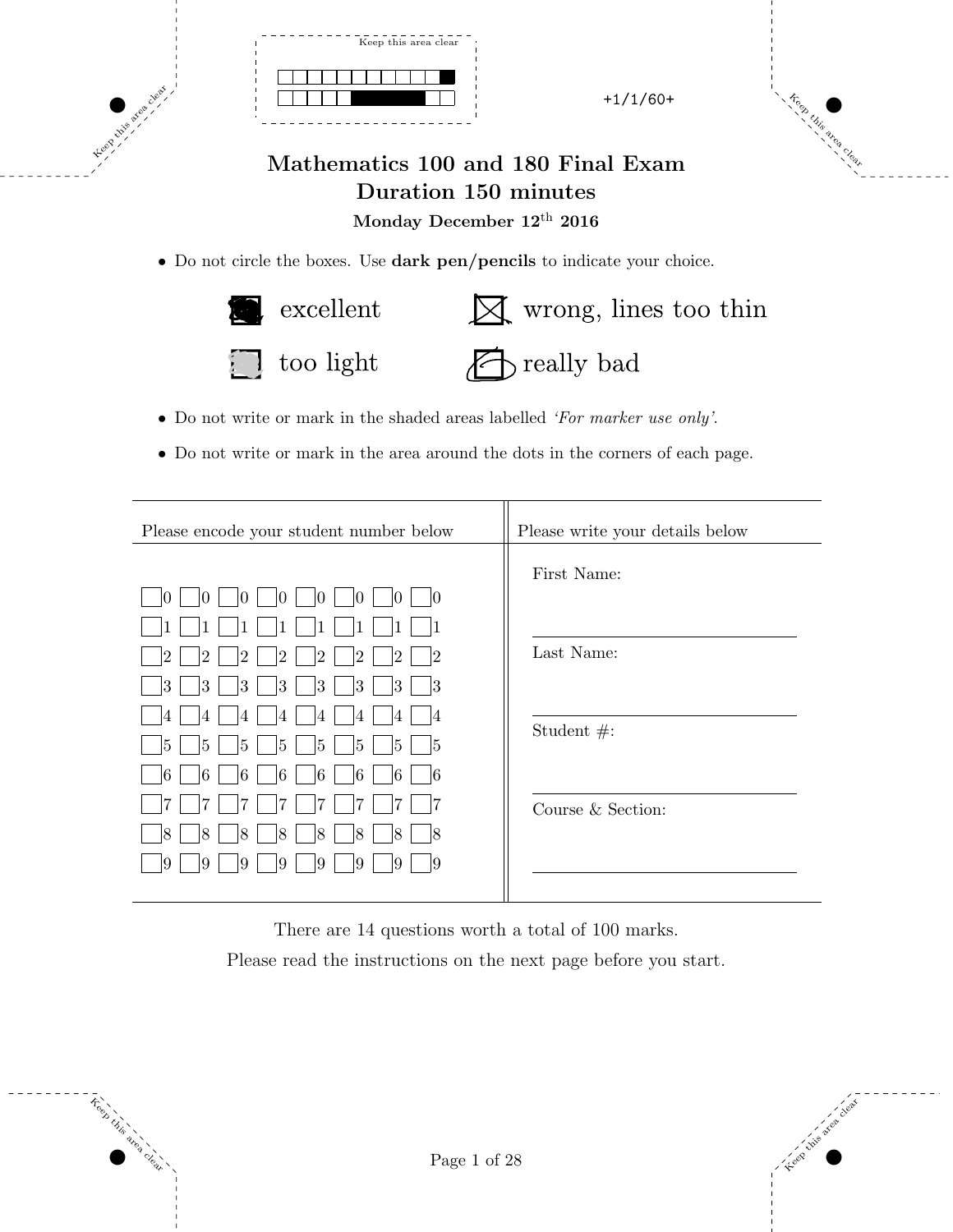



## Keep this area clear. Please read before you start

- Read all the questions carefully before starting to work.
- Q1–Q8 are multiple choice questions; shade in the appropriate box or boxes. — we recommend that you use a dark pencil for these questions.
- Q9–Q14 and later are long-answer; you should give complete arguments and explanations for all your calculations; answers without justifications will not be marked.
- Q13(b) and Q14(b) are challenging questions we recommend that you attempt them last.
- This is a closed-book examination. None of the following are allowed: documents, cheat sheets or electronic devices of any kind (including calculators, cell phones, etc.)
- If you need more space:
	- There are blank pages at the end of the test.
	- At the original question you must indicate to the marker that you continued at one of these blank pages.

## Student Conduct during Examinations

- 1. Each examination candidate must be prepared to produce, upon the request of the invigilator or examiner, his or her UBCcard for identification.
- 2. Examination candidates are not permitted to ask questions of the examiners or invigilators, except in cases of supposed errors or ambiguities in examination questions, illegible or missing material, or the like.
- 3. No examination candidate shall be permitted to enter the examination room after the expiration of one-half hour from the scheduled starting time, or to leave during the first half hour of the examination. Should the examination run forty-five (45) minutes or less, no examination candidate shall be permitted to enter the examination room once the examination has begun.
- 4. Examination candidates must conduct themselves honestly and in accordance with established rules for a given examination, which will be articulated by the examiner or invigilator prior to the examination commencing. Should dishonest behaviour be observed by the examiner(s) or invigilator(s), pleas of accident or forgetfulness shall not be received.
- 5. Examination candidates suspected of any of the following, or any other similar practices, may be immediately dismissed from the examination by the examiner/invigilator, and may be subject to disciplinary action:
	- (i) speaking or communicating with other examination candidates, unless otherwise authorized;
- (ii) purposely exposing written papers to the view of other examination candidates or imaging devices;
- (iii) purposely viewing the written papers of other examination candidates;
- (iv) using or having visible at the place of writing any books, papers or other memory aid devices other than those authorized by the examiner(s); and,
- (v) using or operating electronic devices including but not limited to telephones, calculators, computers, or similar devices other than those authorized by the examiner(s)(electronic devices other than those authorized by the examiner(s) must be completely powered down if present at the place of writing).
- 6. Examination candidates must not destroy or damage any examination material, must hand in all examination papers, and must not take any examination material from the examination room without permission of the examiner or invigilator.
- 7. Notwithstanding the above, for any mode of examination that does not fall into the traditional, paper-based method, examination candidates shall adhere to any special rules for conduct as established and articulated by the examiner.
- 8. Examination candidates must follow any additional examination rules or directions communicated by the examiner(s) or invigilator(s).

Keep this area clear



Keep this

area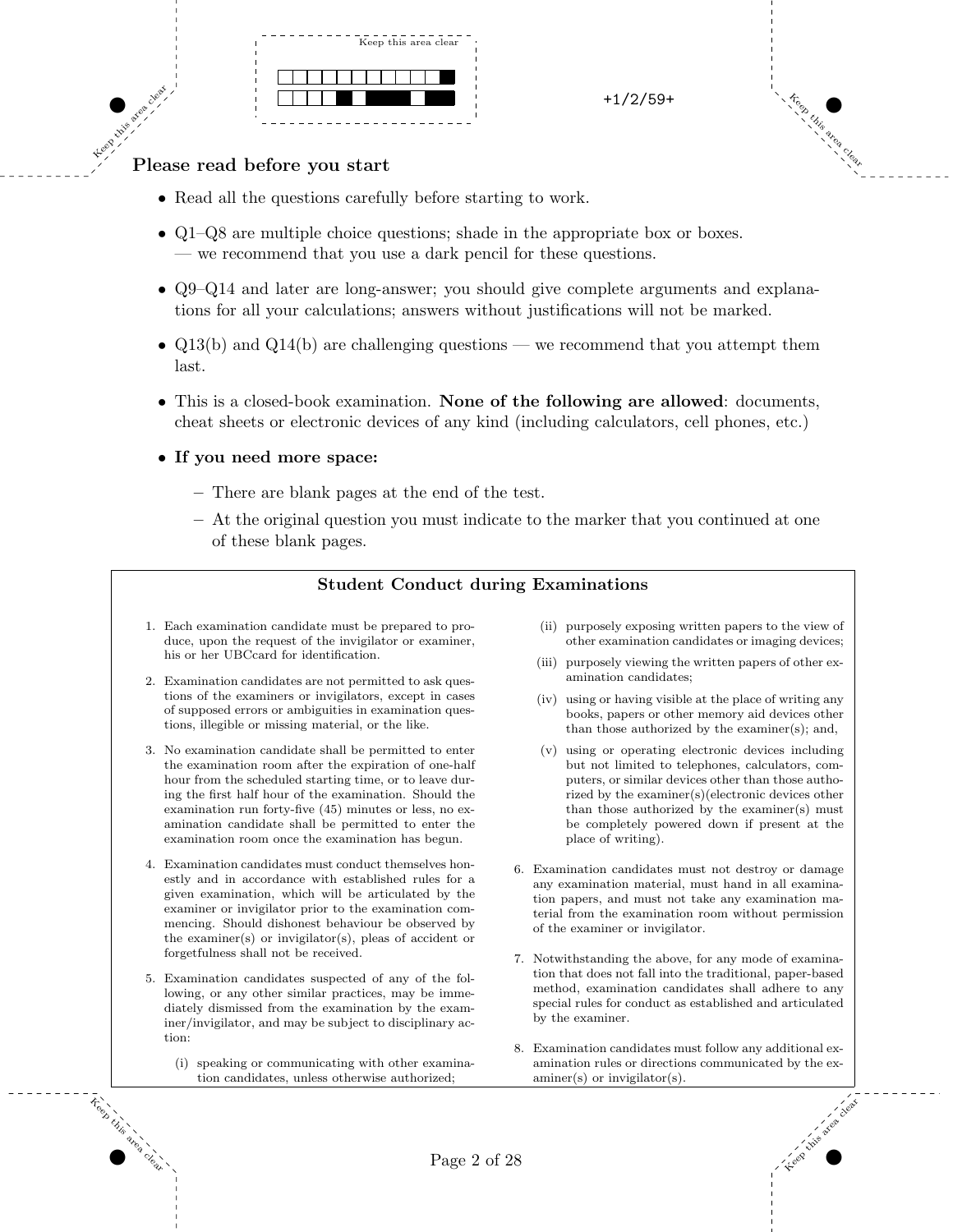



 $\tilde{\tau}_{\gamma}^{\circ\circ}$ 

area clear.

$$
\mathbf{Q(1.3)}: \text{ Where is } f(x) = \frac{\sin\left(\frac{\pi x}{2}\right)}{\sqrt{1 - x^2}} \text{ continuous?}
$$
\n
$$
\square(-\pi/2, \pi/2) \qquad \square(-\infty, -1) \cup (1, \infty)
$$
\n
$$
\square \text{ everywhere except } x = \pm 1 \qquad \square[-1, 1]
$$
\n
$$
\square[-\pi/2, \pi/2] \qquad \square(-1, 1)
$$



Page 3 of 28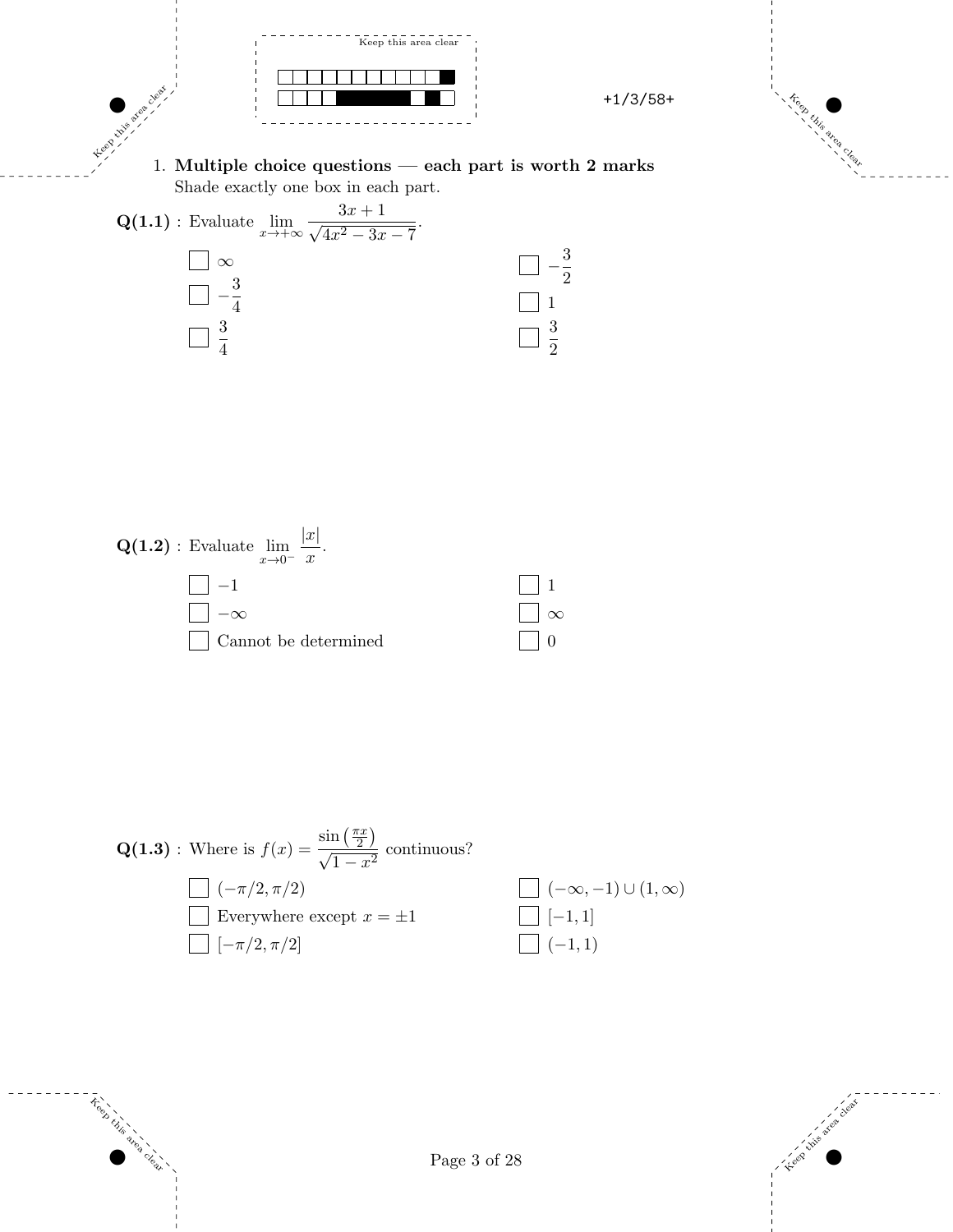



Keep this area clear. 2. Multiple choice questions — each part is worth 2 marks Shade exactly one box in each part.

 $\mathbf{Q(2.1)}$ : Find the derivative of  $f(x) = x^2 e^x$ .



 $\mathbf{Q(2.2)}$ : Find the derivative of  $g(x) = \frac{x^2 + 3}{2}$  $\frac{x+6}{2x-1}$ .

Keep this

area clear.

| $\boxed{2(x^2 + x - 3)}{(2x - 1)^2}$ | $\Box \frac{2(x^2+x+3)}{(2x-1)^2}$ |
|--------------------------------------|------------------------------------|
| $\Box \frac{2(x^2-x-3)}{(2x-1)^2}$   | $\Box \frac{(x^2+x+3)}{(2x-1)^2}$  |
| $\boxed{2(x^2-x+3)}{(2x-1)^2}$       | $\Box \frac{(x^2-x-3)}{(2x-1)^2}$  |

 $\mathbf{Q(2.3)}$ : Find the derivative of  $h(x) = \log(\sin(x))$ . Remember that  $\log x = \log_e x = \ln x$ .



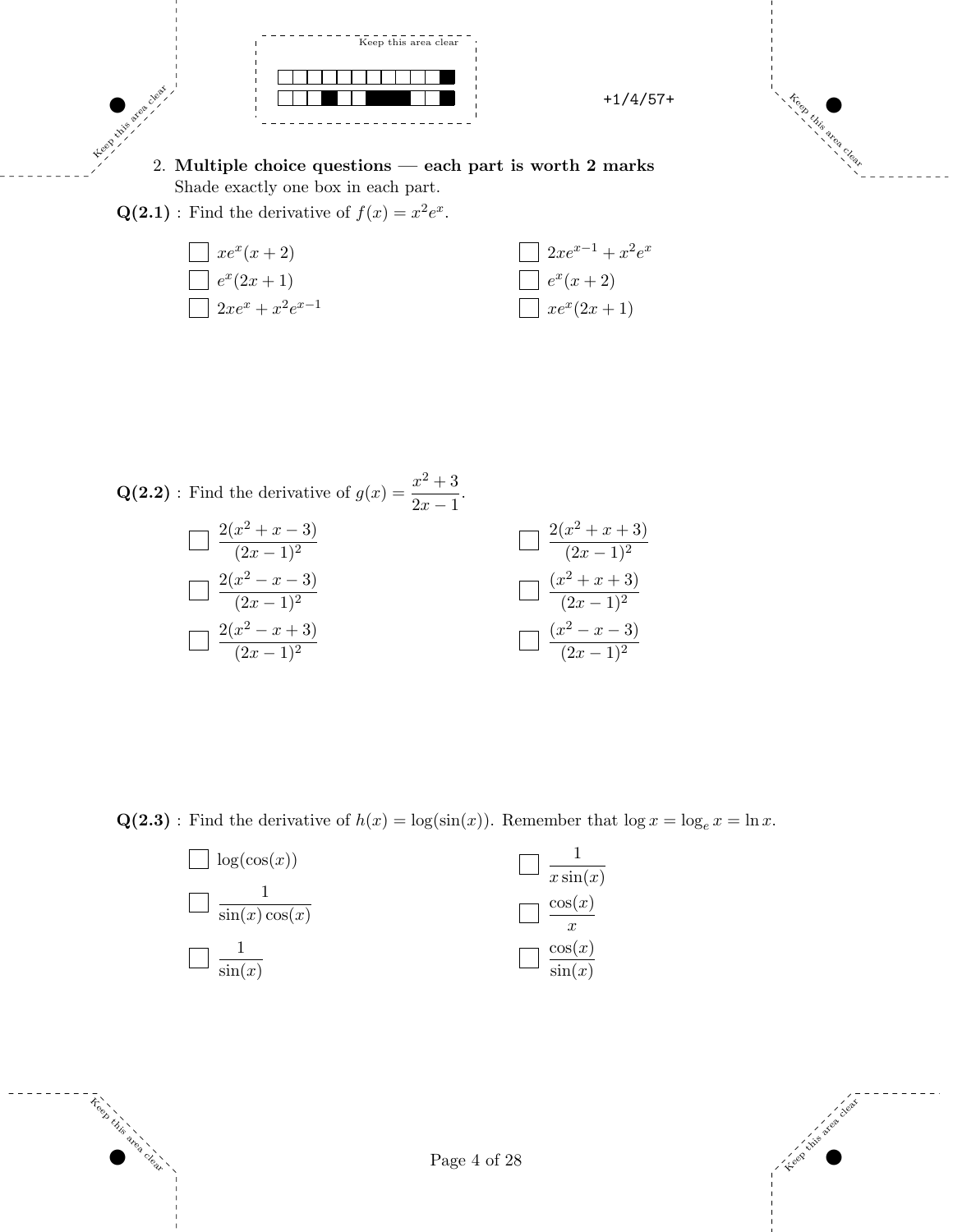

Keep this area clear. 3. Multiple choice questions — each part is worth 2 marks Shade exactly one box in each part.

 $\mathbf{Q(3.1)}:$  Compute the derivative of  $f(x) = x^{x-1}$ . Remember that  $\log x = \log_e x = \ln x$ .

$$
\Box x^{x-1} \left( \log(x) + \frac{x}{x-1} \right)
$$
\n
$$
\Box x^{x-1} \left( \log(x) + \frac{x-1}{x} \right)
$$
\n
$$
\Box x^{x-1} \left( \log(x) + \frac{x-1}{x} \right)
$$
\n
$$
\Box x^{x-1} \left( \log(x-1) + \frac{x}{x-1} \right)
$$
\n
$$
\Box x^{x-1} \left( x(x-1) + \frac{x}{x-1} \right)
$$
\n
$$
\Box x^{x-1} \left( x(x-1) + \frac{x-1}{x} \right)
$$

Q(3.2) : A scientist isolates 32 grams of a radioactive substance in the lab at 1PM. At 5PM it weighs 4 grams. What is the half-life of the substance?



 $\mathbf{Q(3.3)}$ : Approximate  $(26)^{1/3}$  using a linear approximation of the function  $h(x) = x^{1/3}$ .



Keep this

area clear.



**Keep this** 

area<br>1 Clear.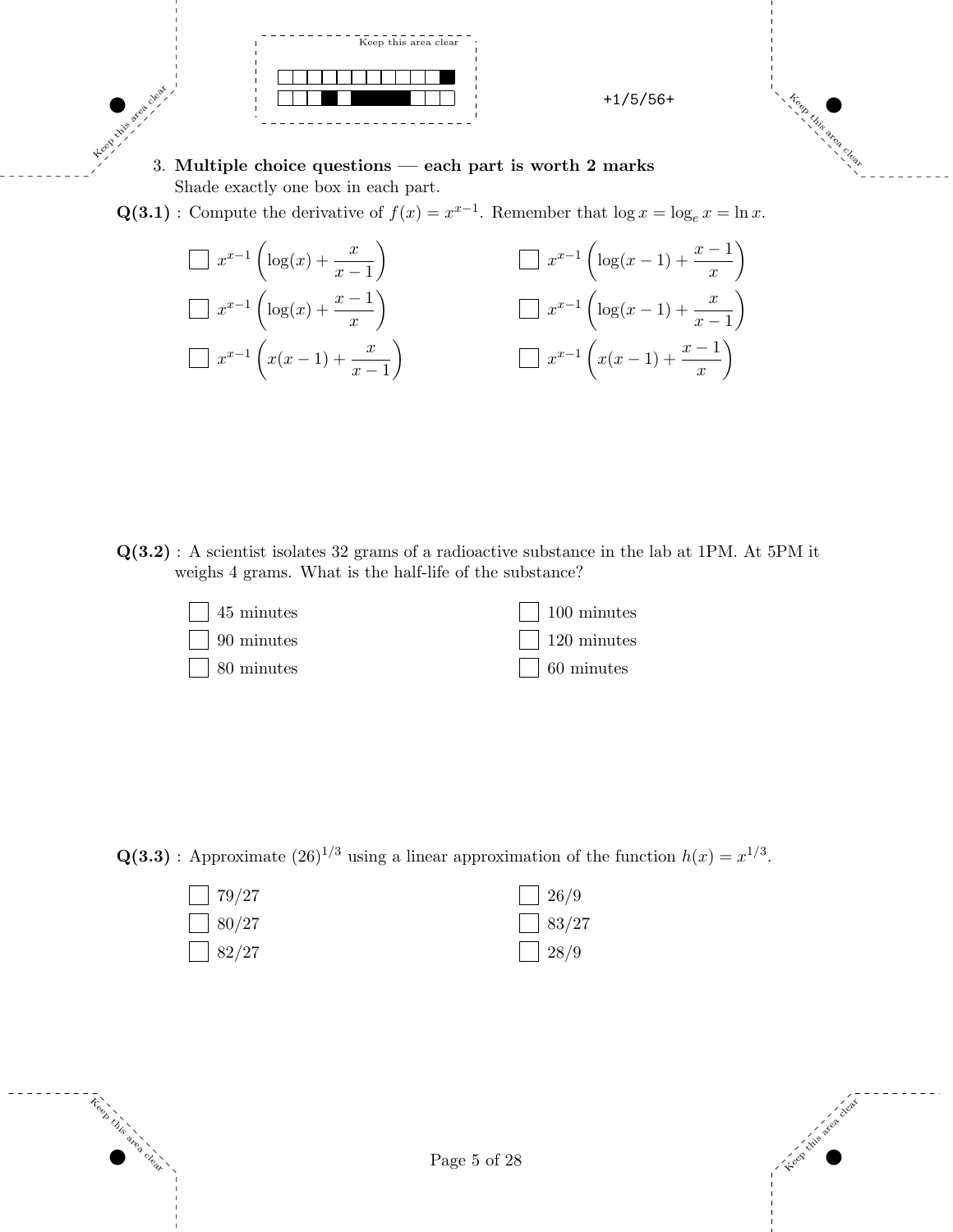

Space for your work —  $\rm{NOTHING}$  written on this page will be marked.



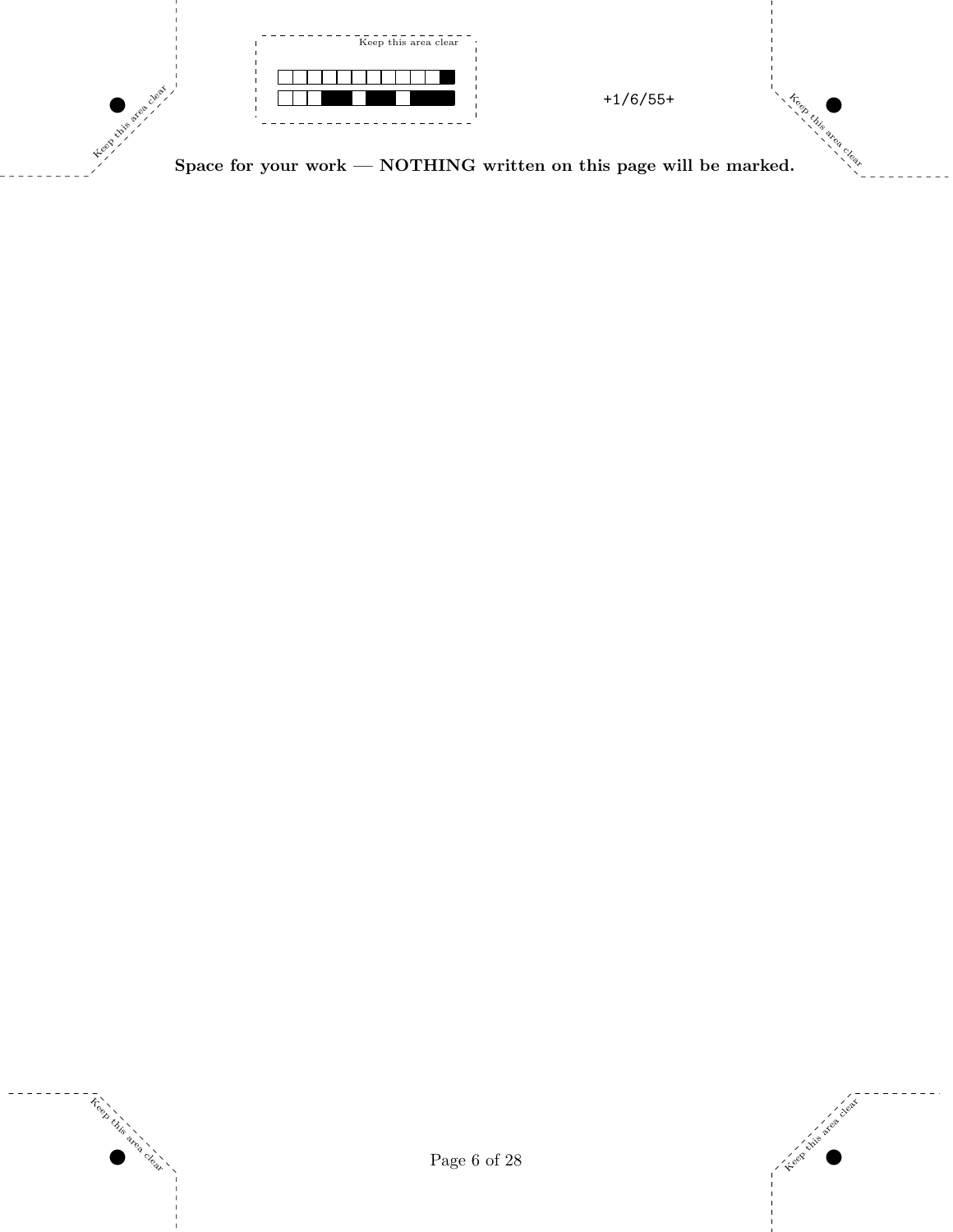

Keep this area clear. 4. Multiple choice questions — each part is worth 2 marks Shade exactly one box in each part.

 $Q(4.1)$ : Consider the line  $y = 4x + 2$ . To which of the following functions is it tangent at  $x=1?$ 



 $\mathbf{Q(4.2)}$ : Simplify sin (arctan(4)).

Keep this

area clear.



 $Q(4.3)$ : Let  $f(x)$  be a continuous function defined for all real numbers x. Suppose  $f(x)$  is increasing on the intervals  $(-\infty, -1)$  and  $(3, \infty)$ , decreasing on  $(-1, 3)$ ,  $f(-1) = 2$  and  $f(3) = 1$ . How many zeroes does  $f(x)$  have?

| $\vert$ Cannot determine from the informa- |
|--------------------------------------------|
| tion given.                                |



Clear.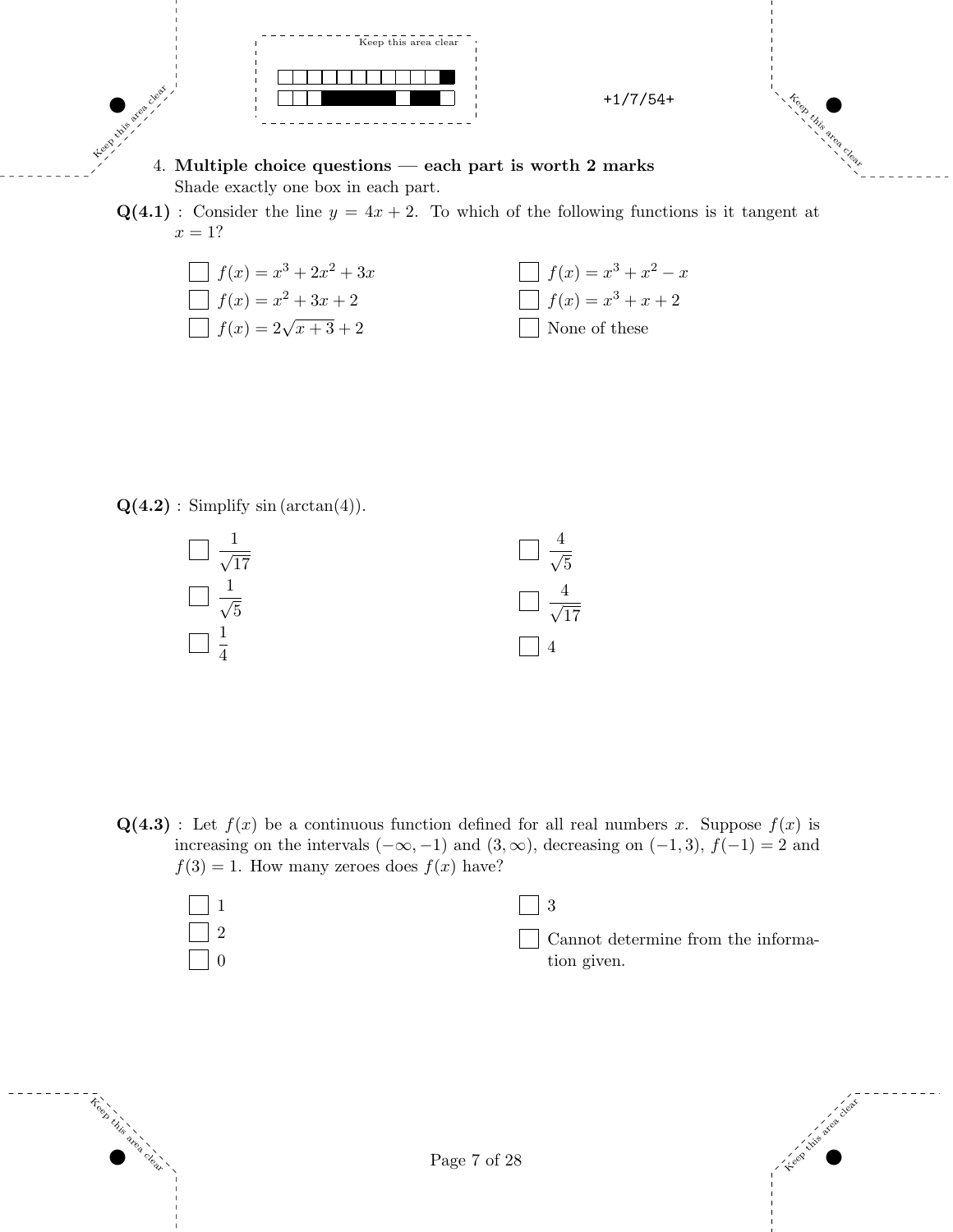

Space for your work —  $\rm{NOTHING}$  written on this page will be marked.



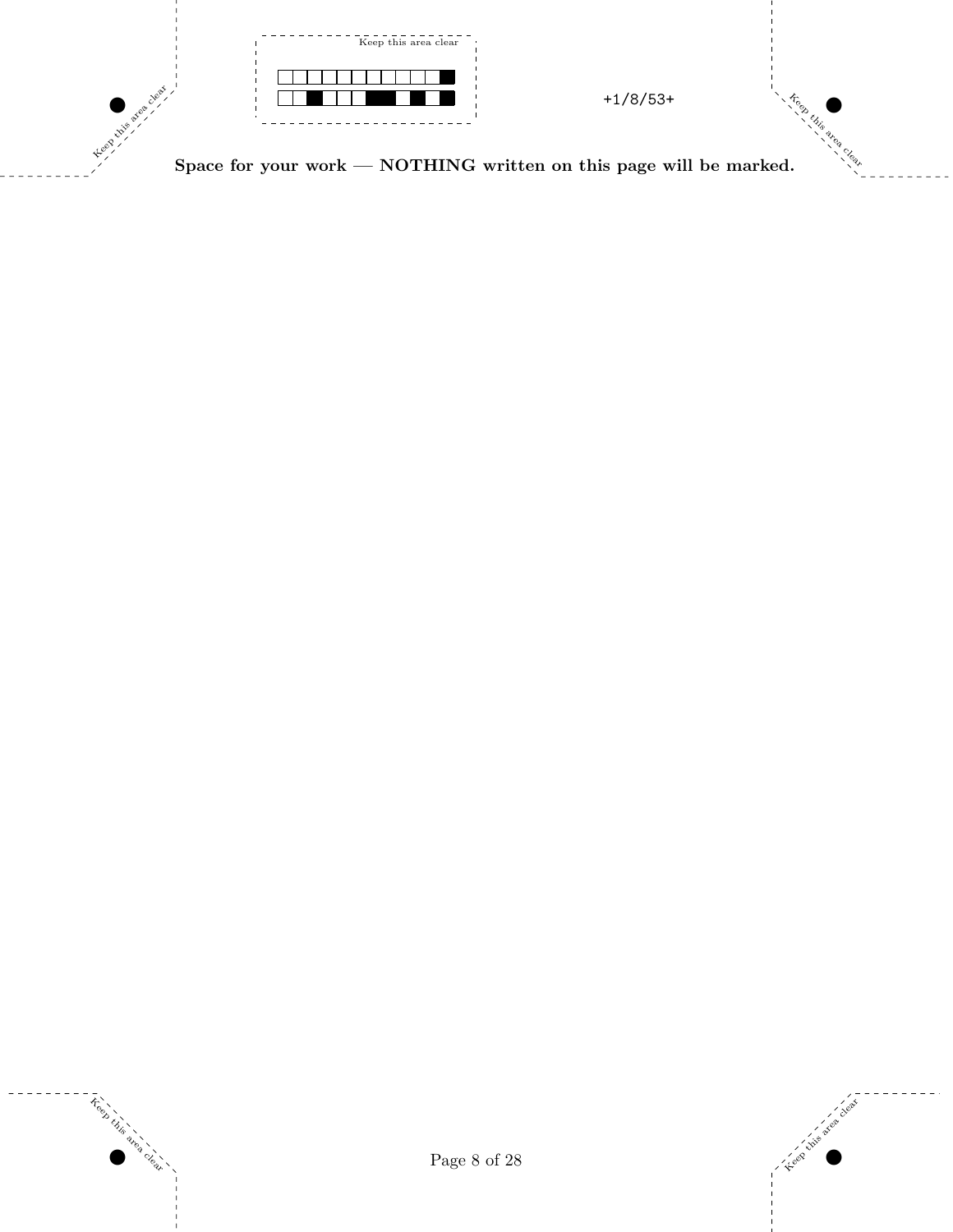

- Keep this area clear. 5. Multiple choice questions — each part is worth 2 marks Shade exactly one box in each part.
	- $\mathbf{Q(5.1)}$ : Which of the following graphs is a good approximation of  $f(x) = \frac{x^2 2x}{x}$  $\frac{2x}{x+7}$  for x on the small interval  $[-1/10, 1/10]$ ?



 $\mathbf{Q(5.2)}:$  Let  $x, y$  satisfy the equation  $x^y = 5y - x + 1$ . Find  $\frac{dy}{dx}$  at the point  $(x, y) = (1, 1/5)$ .

| $1/25$    | $\Box$ 6/25 | $\Box$ 25/6 |
|-----------|-------------|-------------|
| $\mid 25$ | $\Box$ 6/5  | $\Box$ 5/6  |



Keep this

area clear.



**Keep this** 

area<br>1 Clear.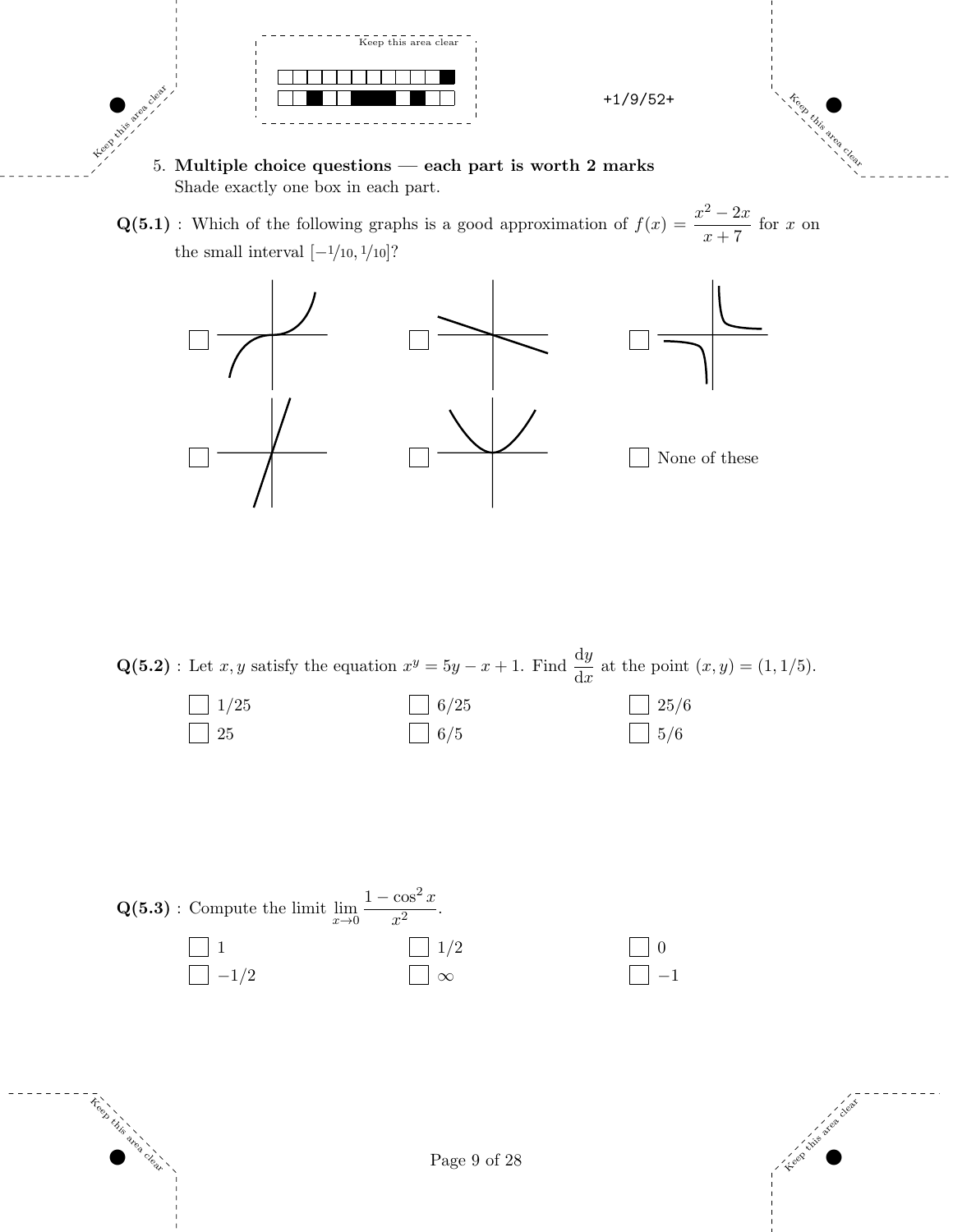

Space for your work —  $\rm{NOTHING}$  written on this page will be marked.



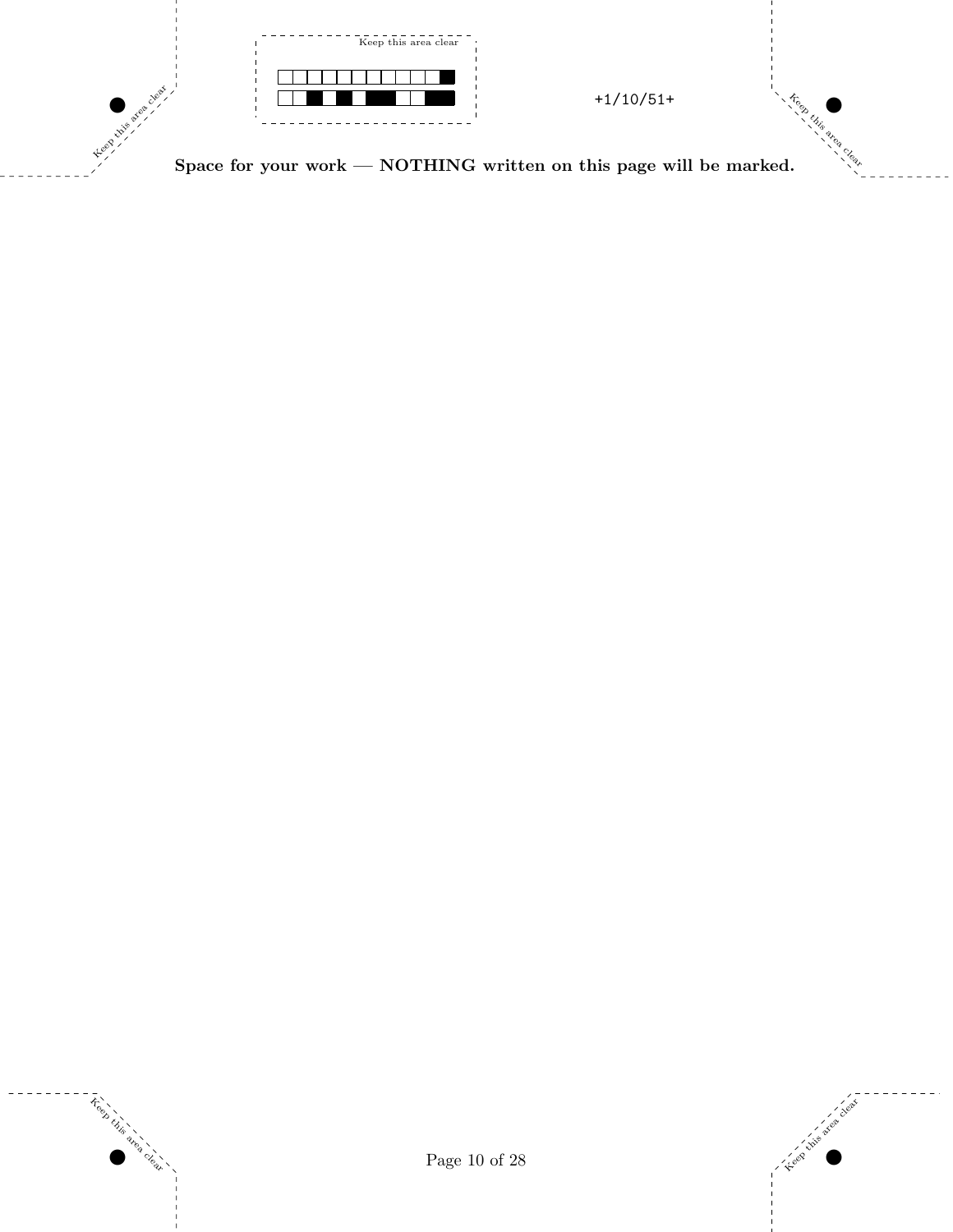

6. Multiple choice questions  $-$  each part is worth 2 marks Shade exactly one box in each part.

 $\mathbf{Q(6.1)}$ : Which of the following is the most general antiderivative of the function  $e^{2x+3}$ ? In the functions below, c is an arbitrary constant.



 $Q(6.2)$ : An object is thrown straight up in the air at  $t = 0$  seconds. Its height in metres at t seconds is given by

 $h(t) = s_0 + v_0 t - 5t^2$ 

where  $s_0$  and  $v_0$  are constants. In the first second the object rises 5 metres. For how many seconds does the object rise before starting to fall back down?





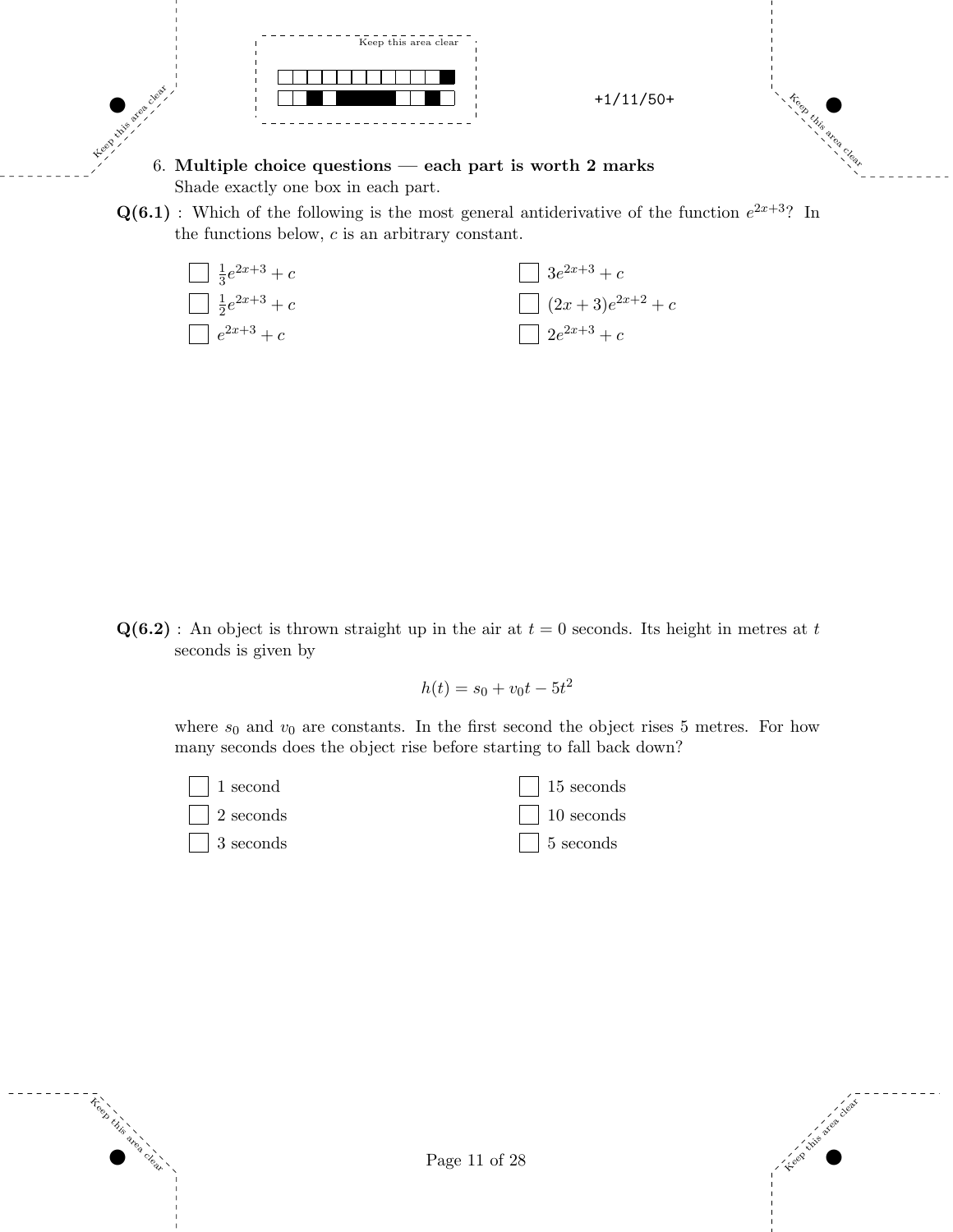

Clear.

Keep this area clear

- Keep this area clear. 7. Multiple choice questions. Each part is worth 4 marks if there are no errors, 2 marks if there is 1 error, and 0 marks otherwise.
	- $\mathbf{Q(7.1)}$ : Let  $f(x)$  be a continuous function on the open interval  $(a, b)$ . Which of the following four statements are always true? Select all that apply.
		- (A) If  $\lim_{x \to a^+} f(x) = -\infty$  and  $\lim_{x \to b^-} f(x) = \infty$ , then there is at least one zero of  $f(x)$ inside  $(a, b)$ .
		- (B) If  $f(x)$  has a local minimum at c in  $(a, b)$ , then  $f'(c) = 0$ .
		- (C)  $f(x)$  must have both maximum and minimum inside  $(a, b)$ .
		- (D) If  $f''(c) > 0$  for some point c in  $(a, b)$ , then  $f(x)$  has a local minimum at c.



- Q(7.2) : Which of the following five functions are concave up on their whole domain? Select all that apply.
	- (A)  $f(x) = \cos(x) + x^2$
	- (B)  $f(x) = e^{-x^2}$
	- (C)  $f(x) = x^4 + 2x^2 5x + 1$
	- (D)  $f(x) = 1 x^2$

Keep this

area clear. (E)  $f(x) = -\log(x)$  Recall  $\log x = \log_e x = \ln x$ .

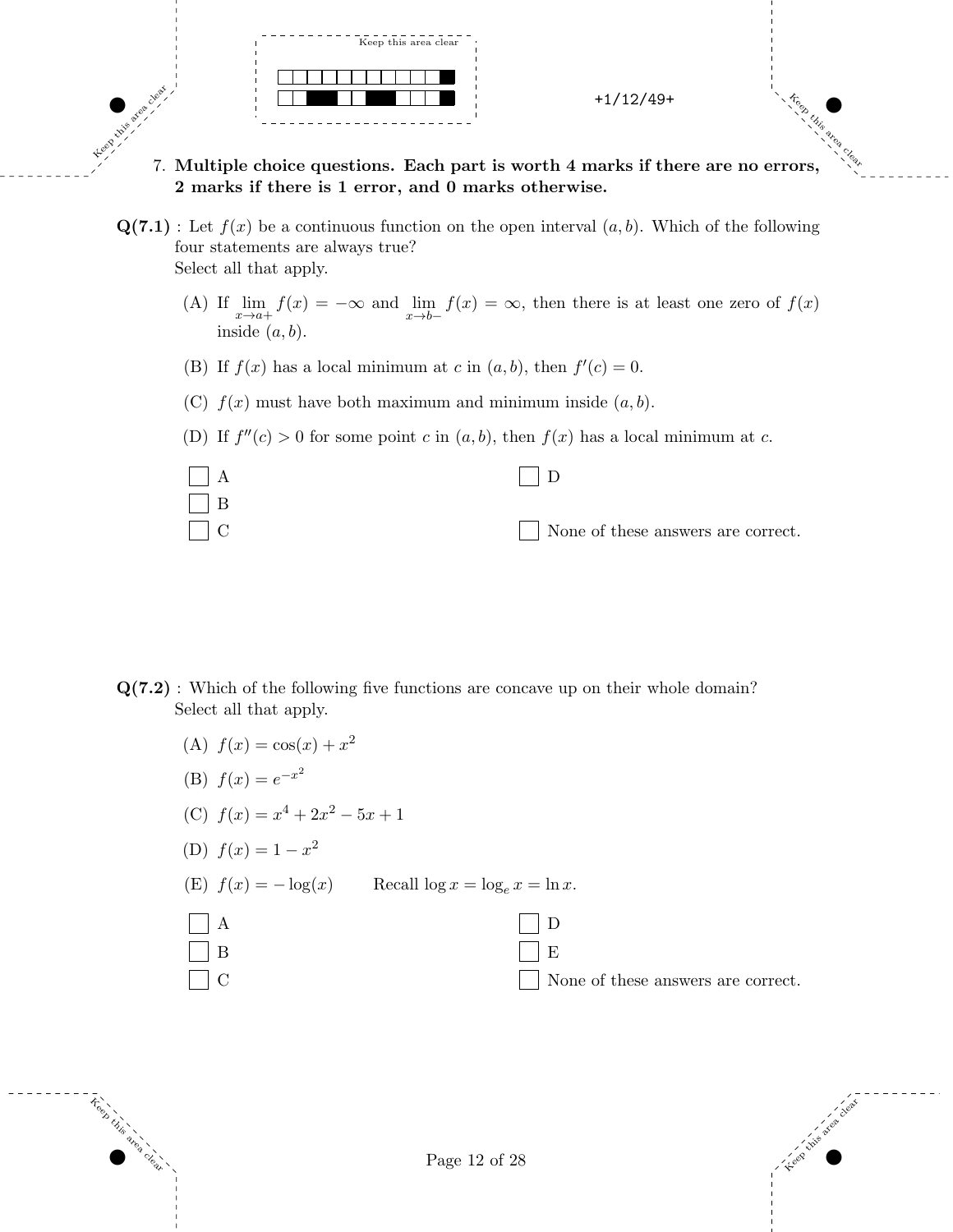

8. Multiple choice question — 5 marks: Consider the following six graphs:



Match the following five functions with the above graphs:



Keep this

area clear. Kiteep this axea

Clear.

Page 13 of 28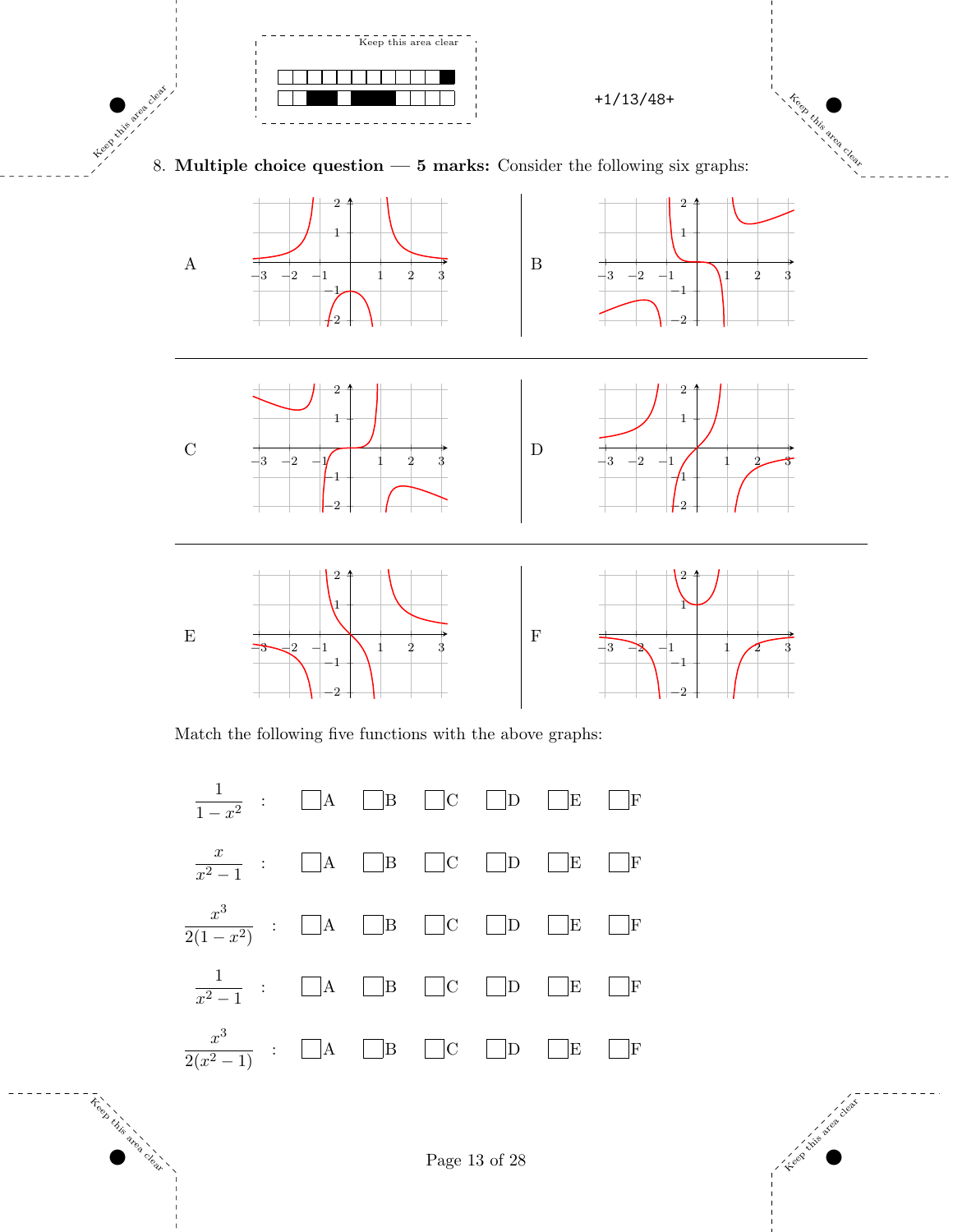

**Q9(a)** Let 
$$
f(x) = \frac{\sqrt{x^2 - 8}}{x - 4}
$$
.

**2 marks:** What is the domain of  $f(x)$ ?

**1 mark:** Give all intercepts of  $f(x)$ .

**2 marks:** What are the horizontal asymptotes of  $f(x)$ , if any?



 $\tilde{\tau}^{\text{e}}$ 

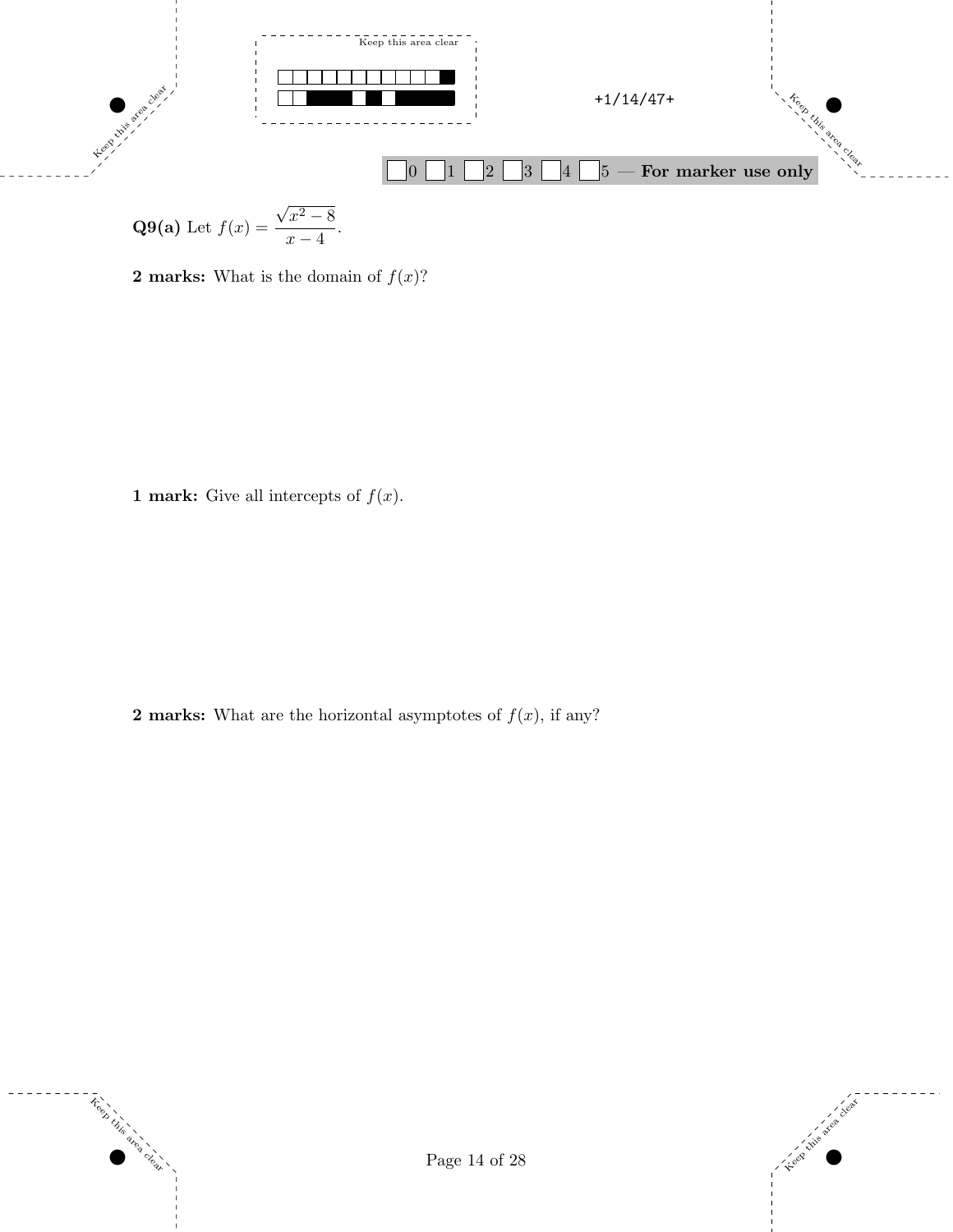

**Q9(b)** Let 
$$
f(x) = \frac{\sqrt{x^2 - 8}}{x - 4}
$$
.

1 mark: Compute and simplify  $f'(x)$ .

**1 mark:** Find all intervals where  $f(x)$  is increasing.

**2 marks:** Find all intervals where  $f(x)$  is decreasing.



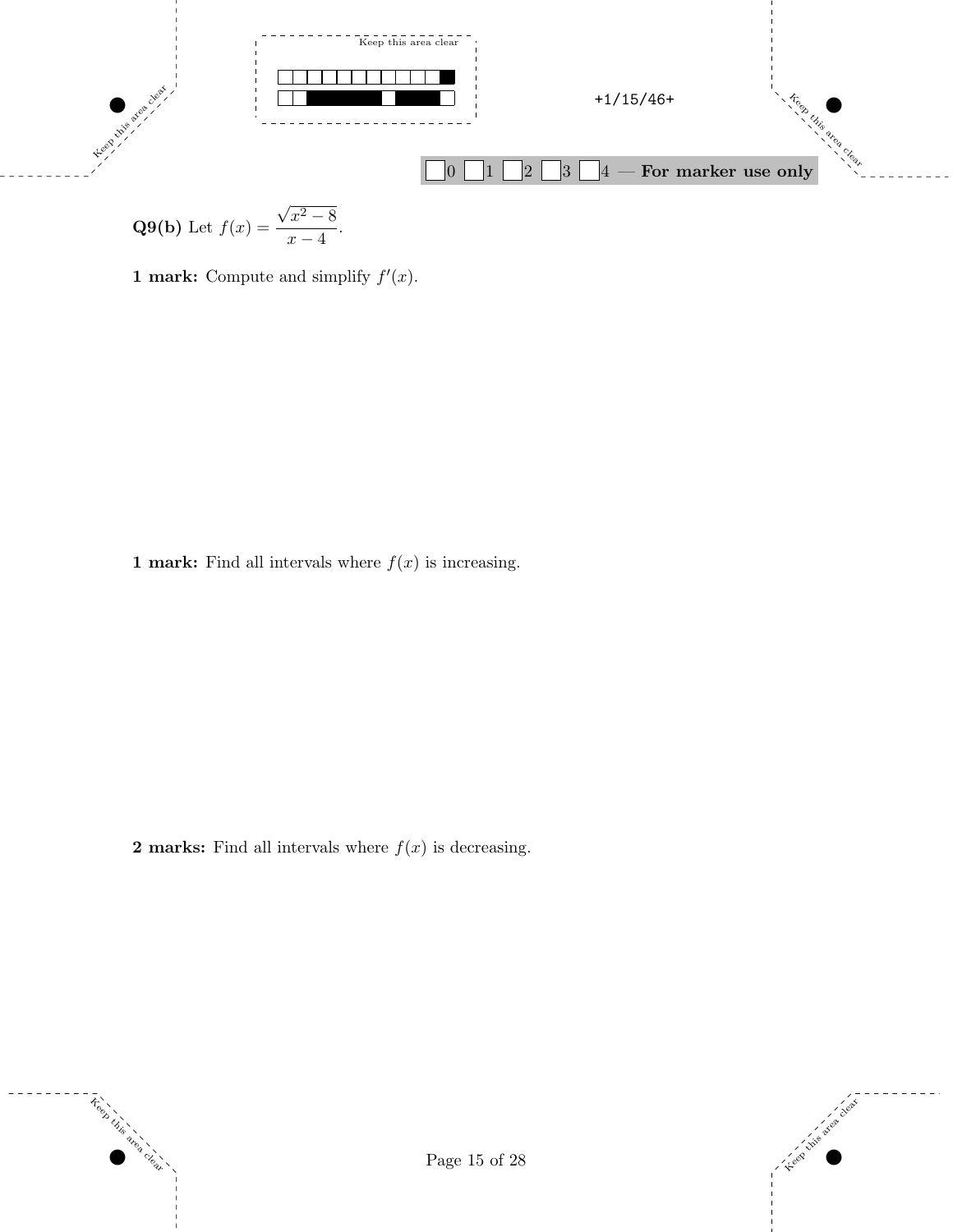

$$
f''(x) = \frac{8x^2(x-3)}{(x^2-8)^{3/2}(x-4)^3}.
$$

**1 mark:** Find all intervals where  $f(x)$  is concave down.

**2 marks:** Find all intervals where  $f(x)$  is concave up.

**1 mark:** Find the x-coordinates of all inflection points of  $f(x)$ .



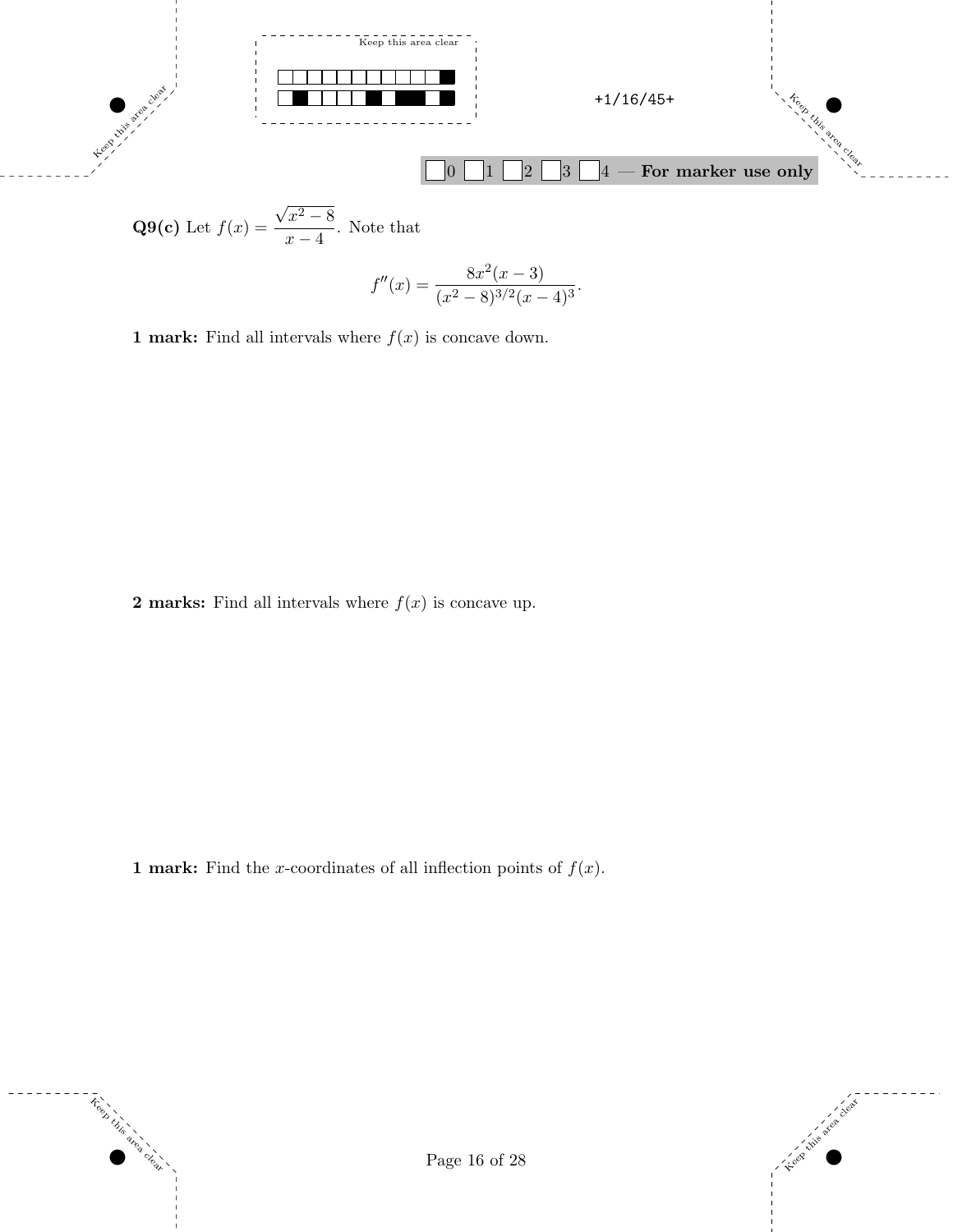

 $Q10(a)$  — 4 marks: Determine whether the following function is continuous at  $x = 0$  using the definition of continuity. You must fully justify your solution.

$$
g(x) = \begin{cases} \frac{\sqrt{x^2 + 1} - 1}{x}, & x < 0\\ 0, & x \ge 0 \end{cases}
$$



Treet

area clear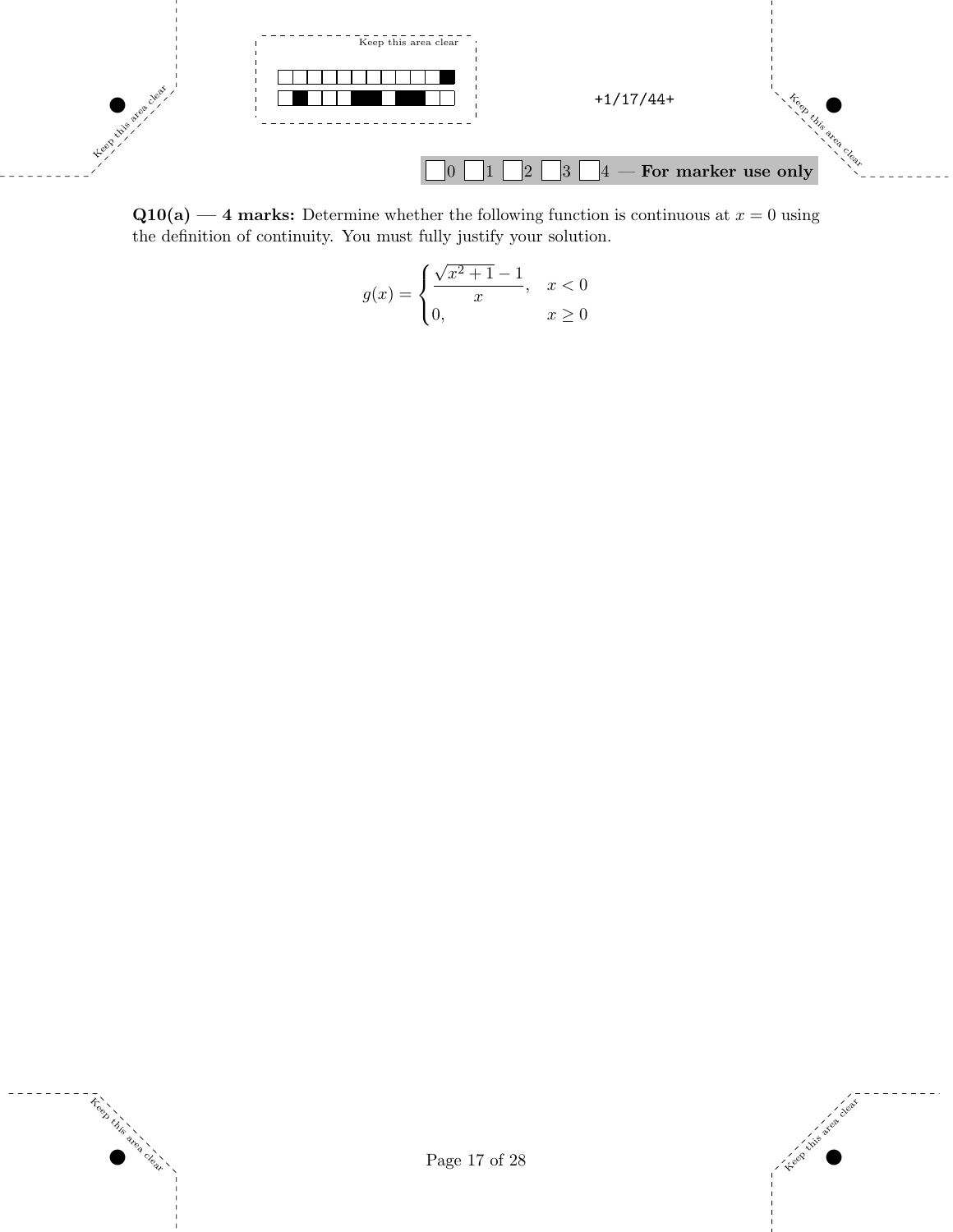

**Q10(b)** — 4 marks: Let  $f(x) = \frac{x}{x-2}$ . Compute  $\frac{df}{dx}$  using the definition of the derivative. No marks will be given for the use of derivative rules, but you may use them to check your answer.

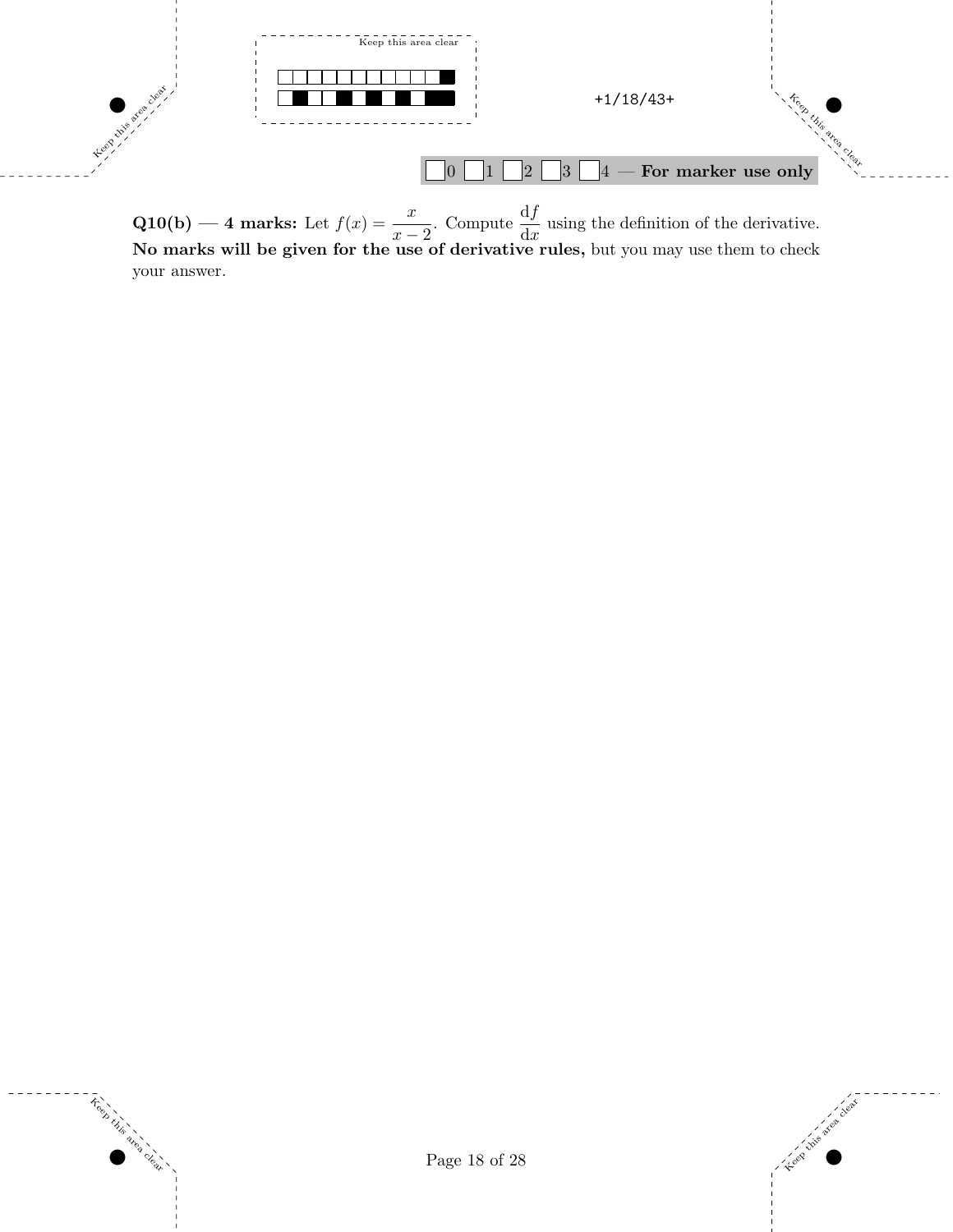

**Q11:** A and B, two people of identical height h, stand beneath a street lamp of height L. A walks in a straight line and at a constant speed away from the street lamp. One second later, B walks in a straight line and at the same speed, but in the opposite direction, away from the street lamp. As A and B move away from the lamp, their shadows grow longer.

**2 marks:** Let a be the length of A's shadow, and b be the length of B's shadow. Let x be the distance A has walked, and  $y$  be the distance  $B$  has walked. Draw and label a picture that illustrates the scenario two seconds after A begins to walk away from the street lamp. Your picture should indicate all relevant lengths and the associated variables.

4 marks: As A and B walk away from the lamp, both their shadows are getting longer. Whose shadow is changing length faster, two seconds after A left the lamp? Justify your answer.

There is more space on the other side of this page for this question if needed.

Keep this

area clear

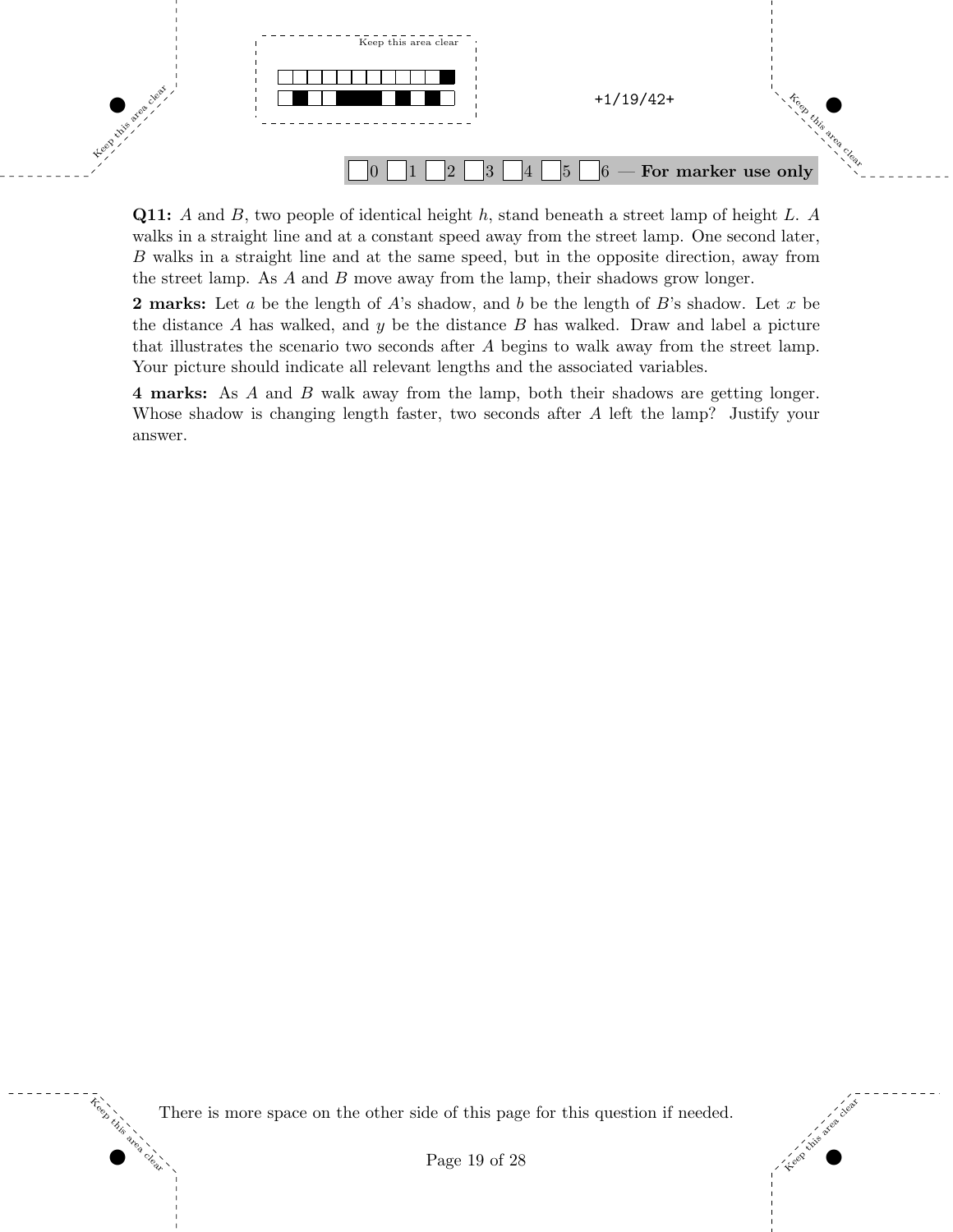



This page is for Question 11 only. Work for Q11 on this page will be graded.





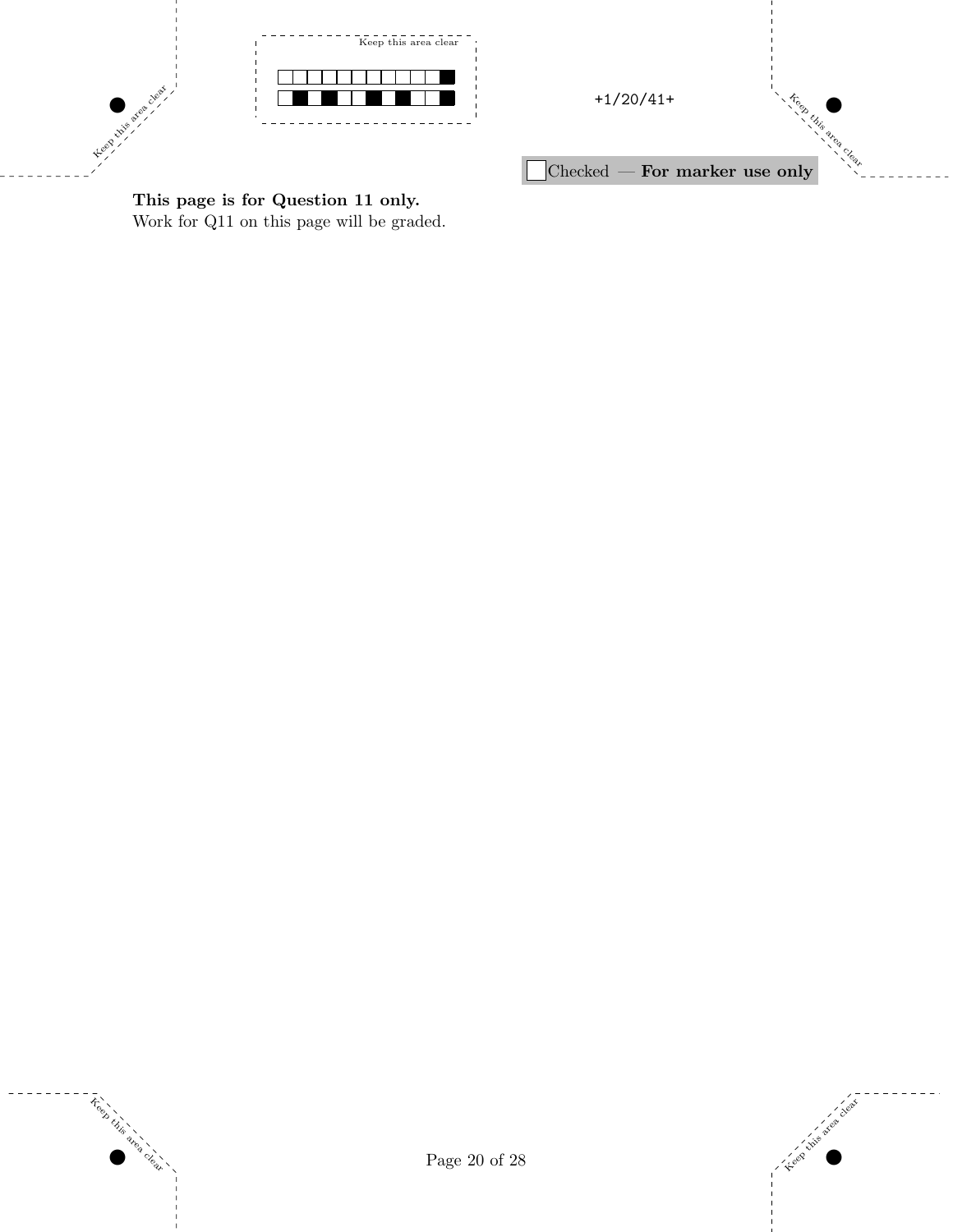

Q12 — 6 marks: Consider a cone with height 2 metres and whose circular base has radius 1 metre. Find the dimensions of the circular cylinder of largest volume that can be contained in the cone. (The base of the cylinder lies at the base of the cone.)

There is more space on the other side of this page for this question if needed.

Keep this

area clear



Page 21 of 28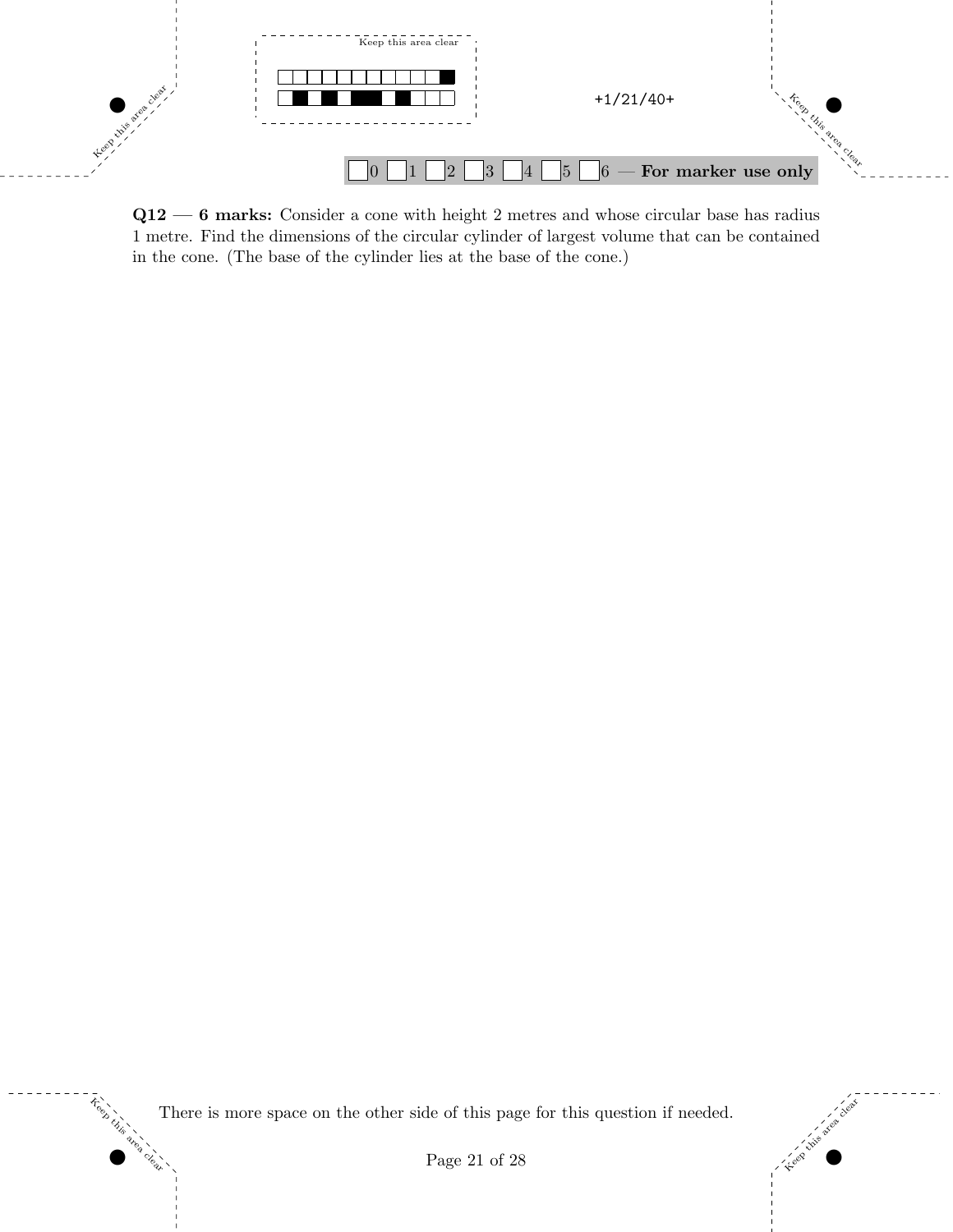

Treet

area clear



This page is for Question 12 only. Work for Q12 on this page will be graded.

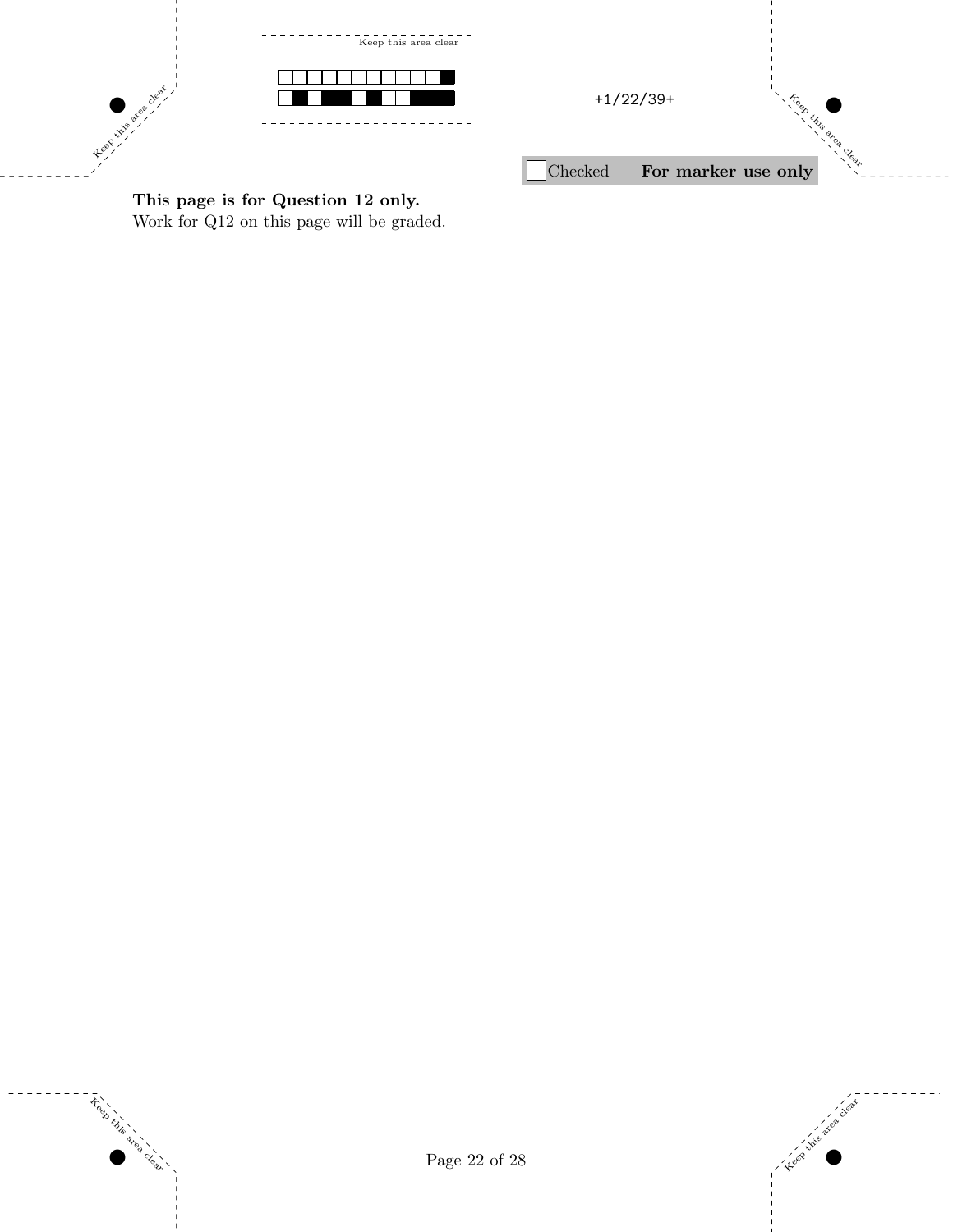

 $Q13(a)$  — 4 marks: Let  $T_3(x)$  be the third degree Taylor polynomial centred at  $x = 0$  for

 $f(x) = (x + 1) \sin(x)$ .

Write down  $T_3(x)$ . Make sure that you simplify the coefficients.



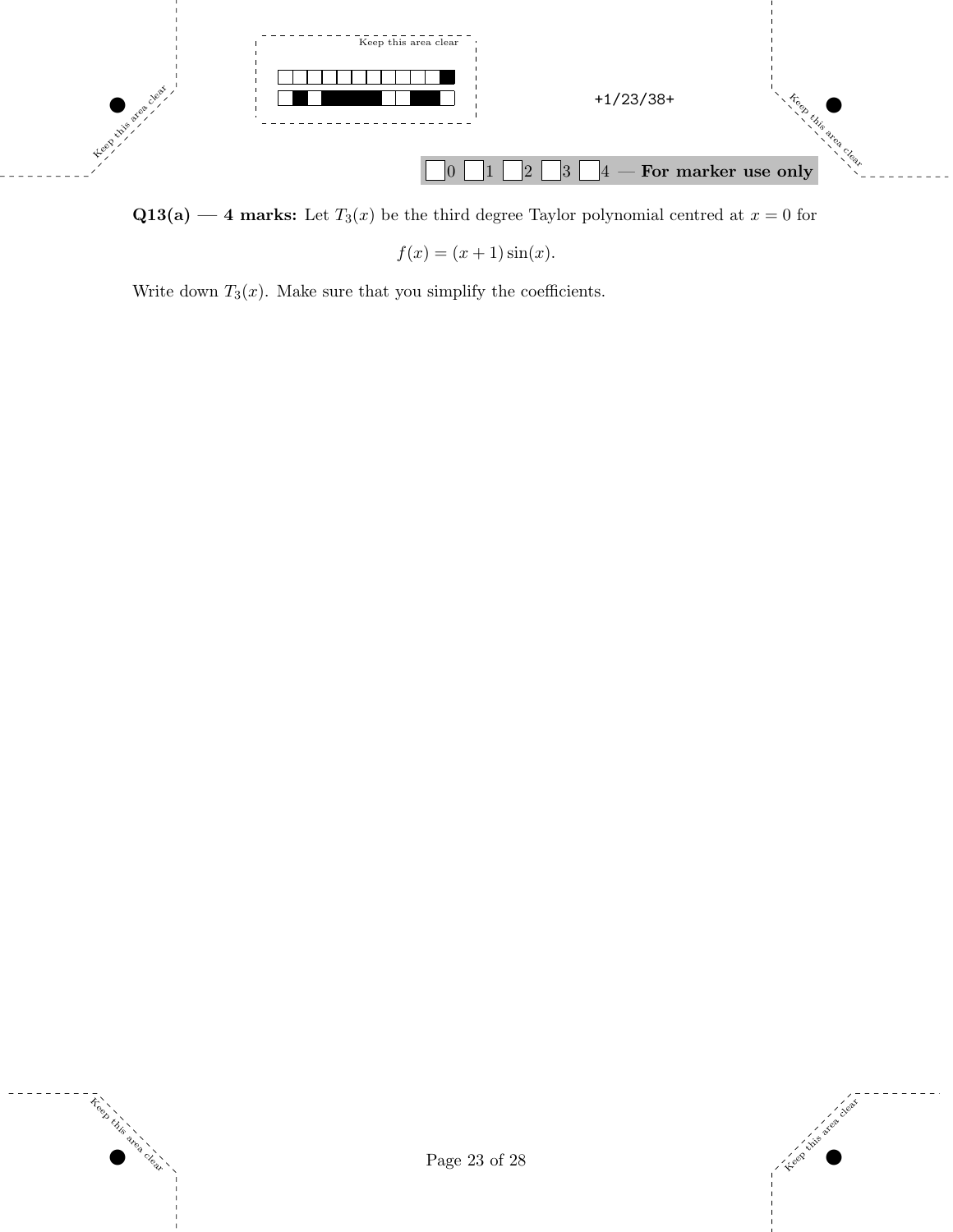

 $Q13(b)$  — 6 marks — challenging. Now let  $T_n(x)$  be the nth degree Taylor polynomial centred at  $x = 1$  for the function

 $f(x) = \log(x)$ . Remember that  $\log x = \log_e x = \ln x$ .

For which value(s) of n will  $T_n(1.1)$  give an **underestimate** of  $log(1.1)$ ? You must justify your answer.

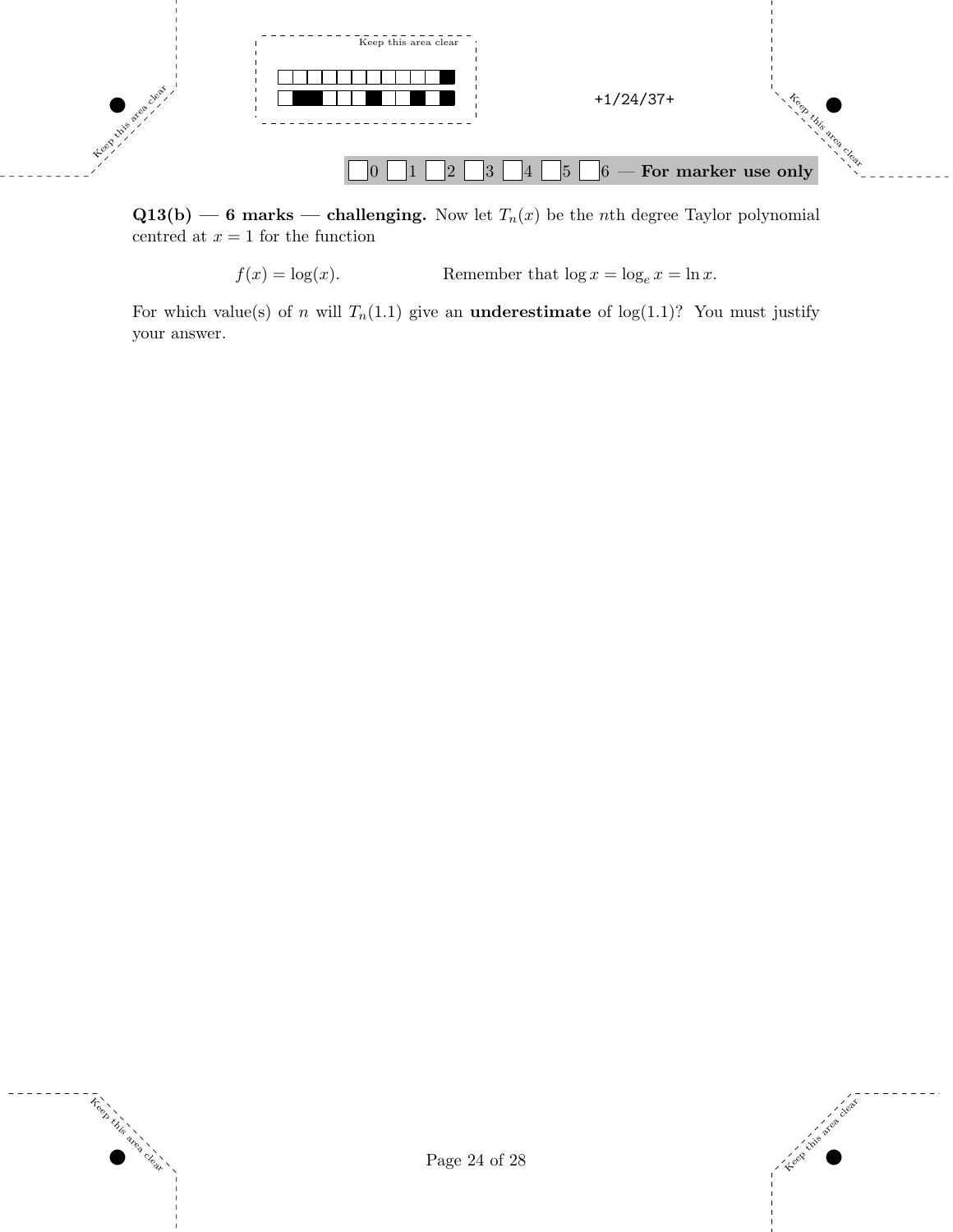

 $Q14(a)$  — 4 marks: Let  $f(x)$  be a function so that

- $f(x)$ ,  $f'(x)$ ,  $f''(x)$  exist and are continuous for all x, and
- $|f(x) \sin x| \leq 1/3$  for all x.

Show that  $f(x)$  has at least one zero in the open interval  $(0, 2\pi)$ .



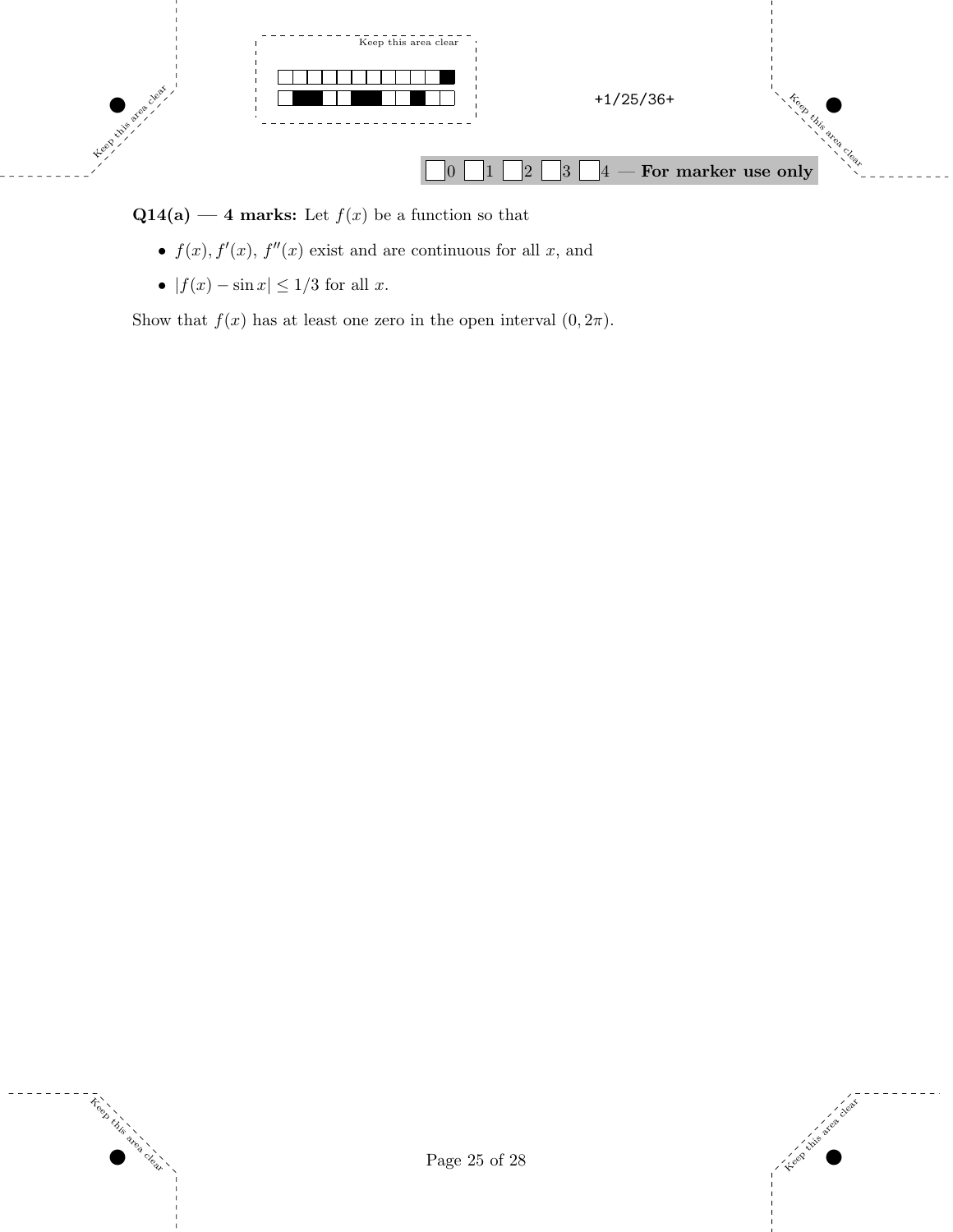

 $Q14(b)$  — 6 marks — challenging. Let  $f(x)$  be a function so that

- $f(x)$ ,  $f'(x)$ ,  $f''(x)$  exist and are continuous for all x, and
- $|f(x) \sin x| \leq 1/3$  for all x.

Show that  $f''(x)$  has at least one zero in the open interval  $(0, 2\pi)$ .

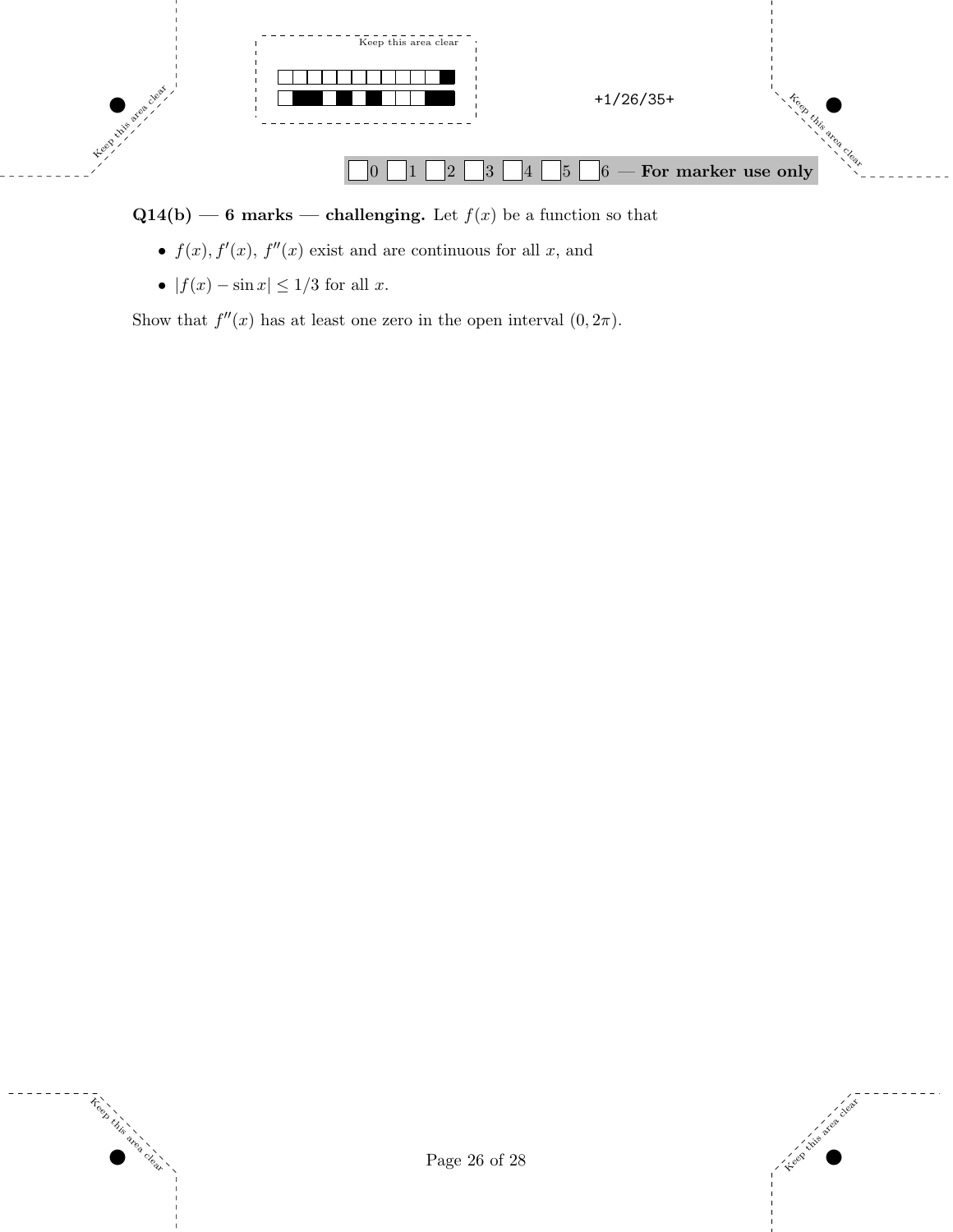

This page will not be marked unless there is a comment on the page containing the original question directing the marker to THIS page.



 $\tilde{\tau}_{\text{e}}^{\text{e}}$ 

area clear